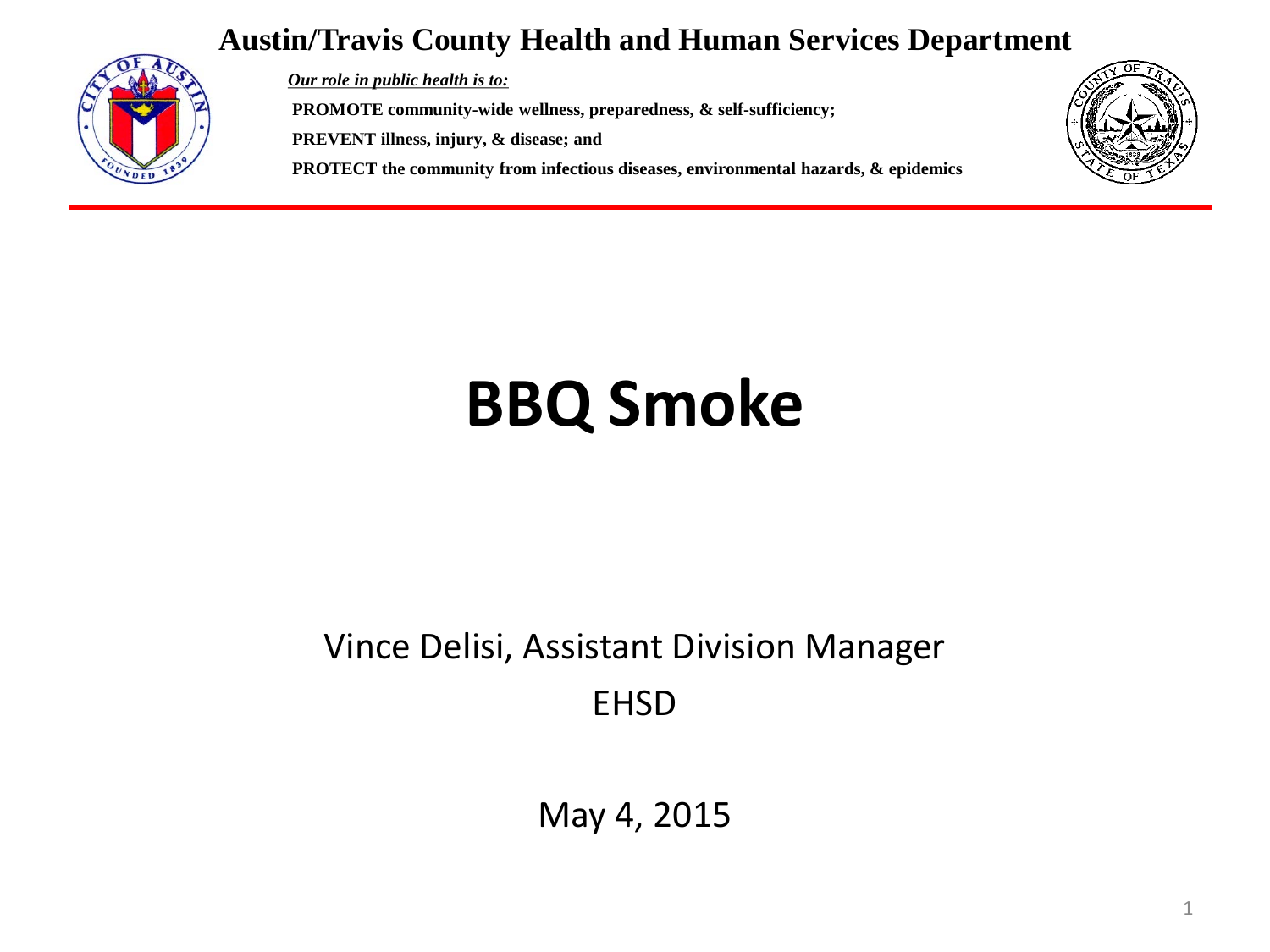### **BREAKDOWN OF # OF BBQ ESTABLISHMENTS**

- During the week of  $4/20 4/24$ , the EHSD conducted a survey of all identified food establishments in Austin which primarily serve barbeque.
- 5 EHSD staff assigned to conduct phone-call surveys and research via the internet.
- Contact with approximately 73 of 86 of the listed establishments was achieved.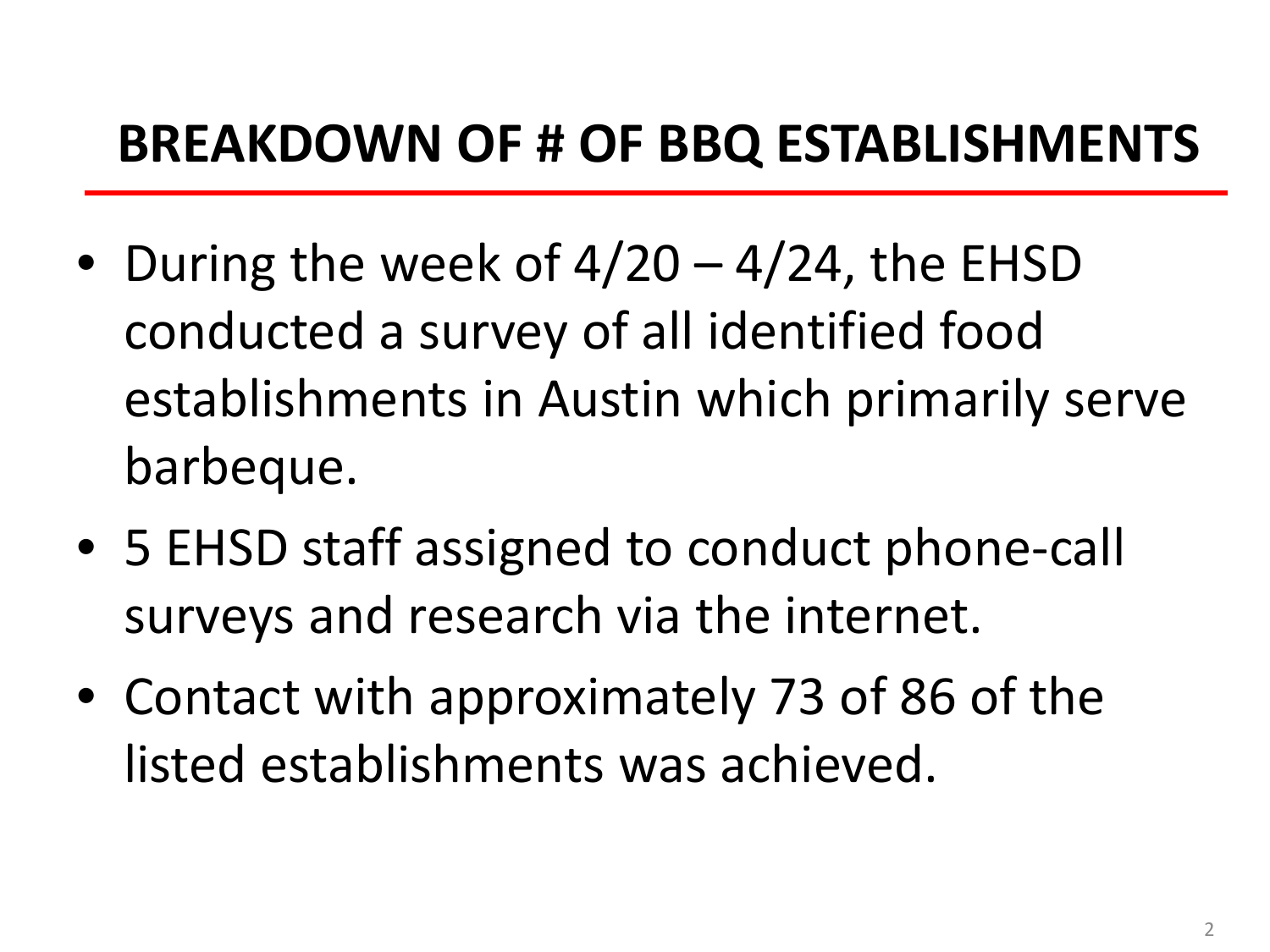### **BREAKDOWN OF # OF BBQ ESTABLISHMENTS Con't**

- # of BBQ Establishments contacted by EHSD attempted & currently in operation: **86**
- # of BBQ Establishments w/Smokers: **54**
- # of BBQ Fixed Food Establishments: **51**
- # of BBQ Mobile Food Establishments: **35**
- # of BBQ Food Establishments who report the use of "Scrubbers": **0**

*Note: Scrubbers are air-pollution-control devices that remove harmful gases and particulates from smokestacks.*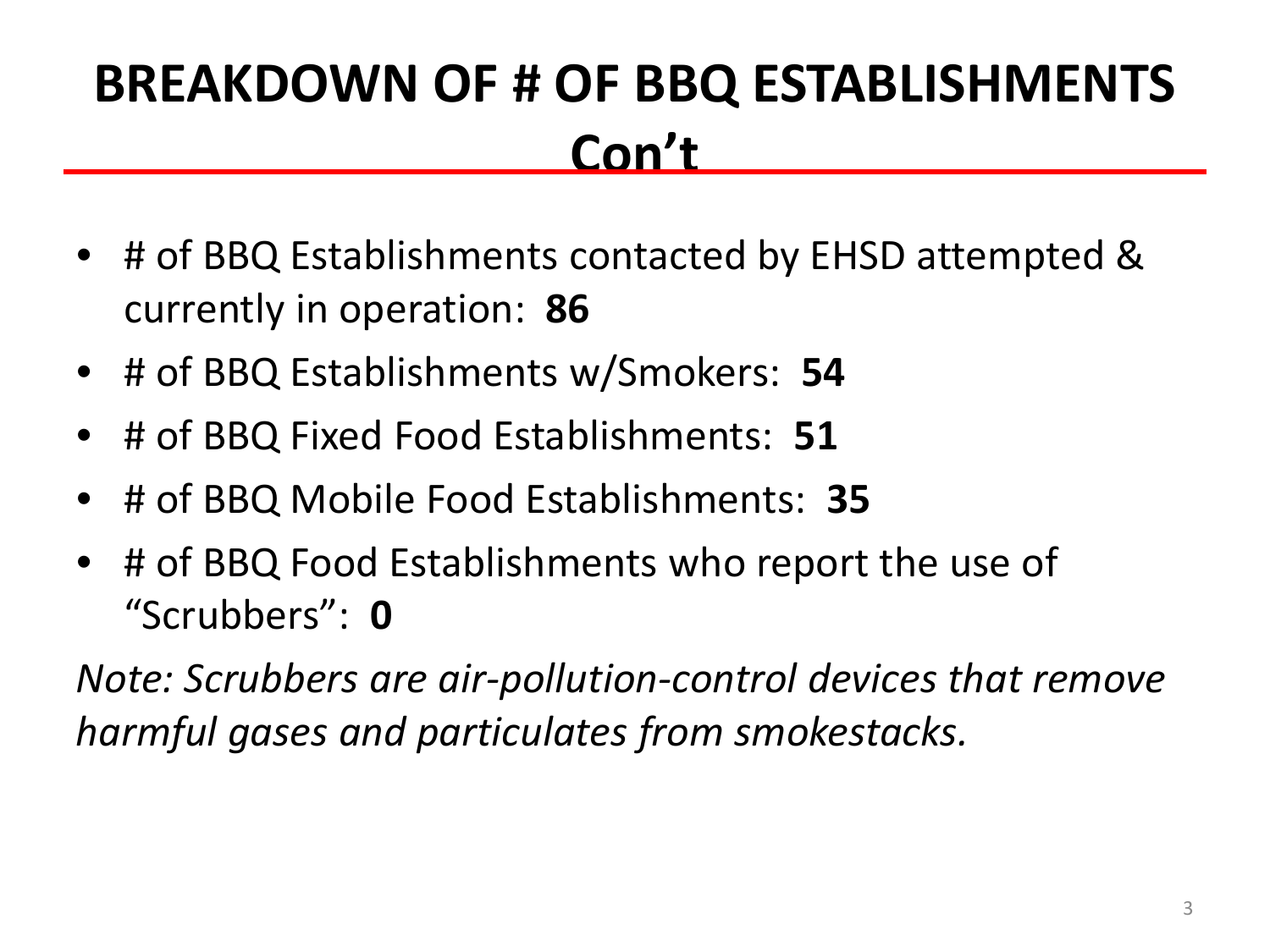### **Number of BBQ Smoke Complaints Received**

• EHSD received one complaint regarding BBQ smoke (Jan. 2014 – present) - Fresca's Al Carbon at 915 N Lamar Blvd. on 9/15/14.